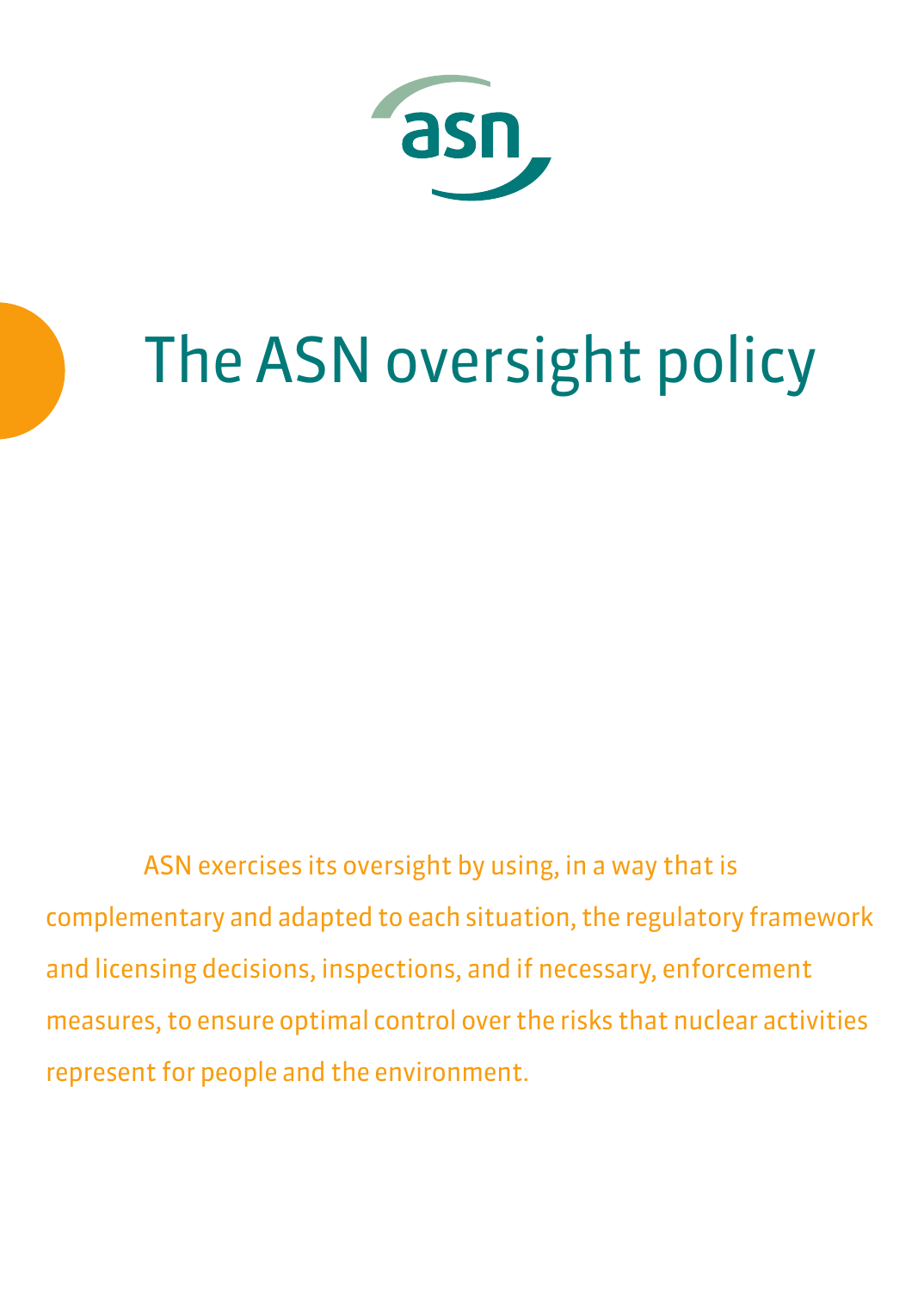The oversight is based on in-depth technical discussions with those responsible for the activities, taking the organisational factors into account. Its integrated approach takes into account all the aspects of protection of people and the environment. The stakeholders contribute to it.

The oversight aims first and foremost at ensuring that the persons or entities responsible for activities effectively meet their obligations. The oversight cannot be exhaustive.

#### It is ASN's responsibility to define the architecture of the oversight system,

to implement it and to upgrade it regularly as required.

It is ASN's duty to strive for greater effectiveness and to focus its oversight on the actions that produce the greatest benefit for the protection of people and the environment.

It is incumbent on ASN to identify and regularly reassess the oversight priorities, by using its skills and field knowledge to the full, particularly through its inspections and the lessons learned from incidents and accidents. The issues are defined with regard to the intrinsic risks the activities present for people and the environment, and the behaviour of those responsible for the activities and the means they deploy to control them. The legitimacy and credibility of ASN's oversight actions depend on the coherence of its work methods, not on uniformity of oversight.

ASN must increase its oversight in the priority areas, whether this concerns a type of activity, a particular industrial, medical or research facility, or a technical subject. Conversely, in low-risk areas or situations it considers positive for the protection of people and the environment, ASN must be capable of reducing its oversight and explaining why it is doing so.

These general guidelines are detailed below for the regulatory supervision and the licensing decisions, inspections and enforcement measures. More generally, all ASN actions (technical examinations, opinions, experience feedback, etc.) are subject to the same general guidelines, whether they are legally binding or simply fall within ASN's power of incentive.

- $\rightarrow$  Regulate nuclear activities with respect to the risks
- $\rightarrow$  Inspect while stepping up the graded approach
- —> Judiciously implement enforcement actions or sanctions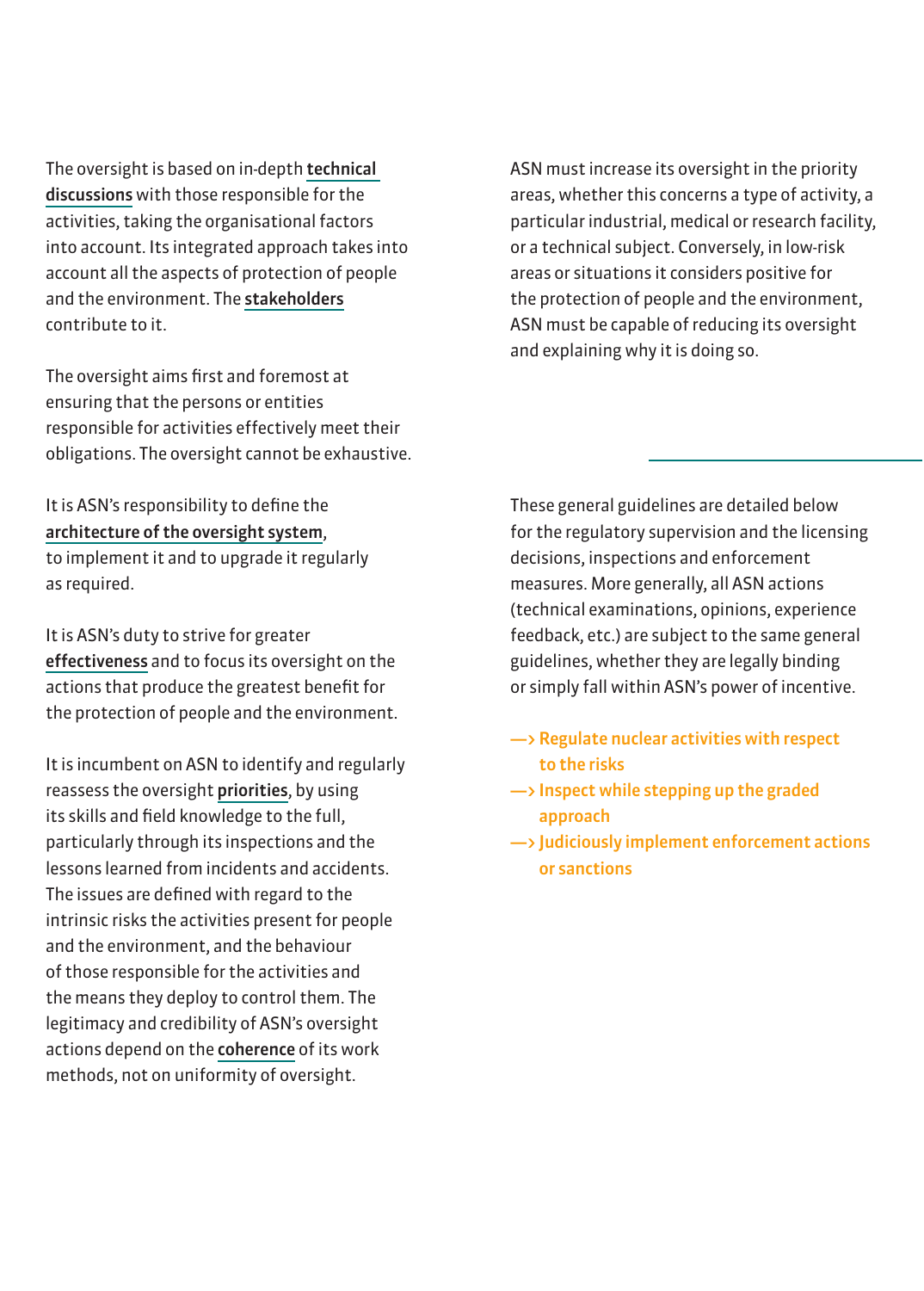## Regulate nuclear activities with respect to the risks

It is ASN's duty to take into account the risks for the protection of people and the environment in order to set the rules applicable to nuclear activities, by choosing the most appropriate channels. These rules can take several forms: general or individual regulations, ASN guides, professional guides, or even in-house reference documents of the inspected organisations.

The effectiveness of its regulatory and prescriptive supervision is assessed through the benefits it produces for the protection of people and the environment. This implies applicability, relevance, clarity and conciseness. The supervision must be developed in collaboration with the stakeholders, especially those responsible for activities and who will put it into practice. Its implementation must be accompanied by advisory measures.

The general regulations are firstly objectivebased regulations. They are adapted to the sectors regulated. For the development of the general regulations, ASN must take into account experience feedback from the application

of regulatory provisions or previous baseline requirements, and its knowledge of regulatory, technical and scientific practices in other areas at European and international level.

The regulatory supervision is also applied individually. The ASN licensing decisions, including authorisation resolutions, result from a technical examination that is appropriate for the issues, coordinated by ASN and carried out with technical support if necessary, notably from IRSN. ASN can adopt individual prescriptions, for example to render enforceable essential requirements specific to the facility or activity or to impose measures in the event of disagreement with the person or entity responsible for an activity.

The ASN opinions and guides explain the regulatory objectives and, where applicable, describe the practices that are considered to be satisfactory. In addition to this, ASN encourages the preparation of professional guides. All or part of the content of such guides can form the subject of an ASN opinion.

## Inspect while stepping up the graded approach

The inspection aims at verifying compliance with the provisions imposed on the application by the regulations. It also aims at assessing the situation in view of the nuclear safety and radiation protection risks; it serves to identify

the good practices and those that can be improved and to assess the possible developments of the situation. The inspection follow-ups are defined consistently with these objectives.